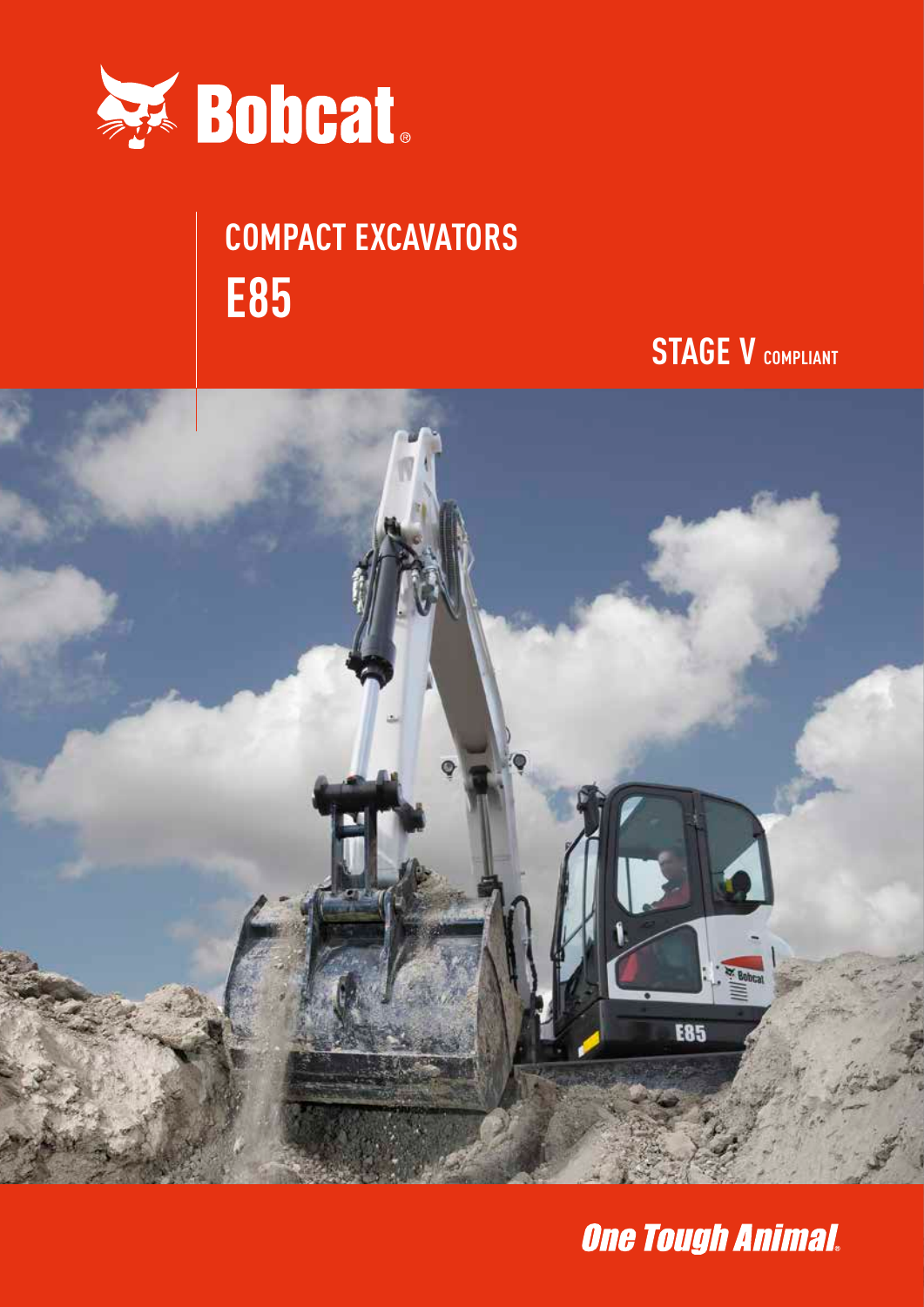# **QUALITY, FOR NON-STOP PRODUCTIVITY**

The load sensing closed-centre hydraulic system has been fine-tuned for even smoother operations. This allows the operator to make repetitive, smooth and simultaneous movements, which result in great productivity for any kind of operation – such as track loading, trenching or general digging.



The optional 2-piece boom allows you to use your excavator in a wider range of job sites. The superior dumping height, long reach and close retraction – along with the minimal tail-swing radius – expand your possibilities across a variety of work sites.

- 1. The floating blade feature is standard for the product range, producing a perfect levelling result every time.
- 2. Arm-mounted two-directional auxiliary hydraulics, with optional 3rd (Clamshell) connection.
- 3. Extended grease intervals (up to 250 hours) mean less frequent machine inspections.





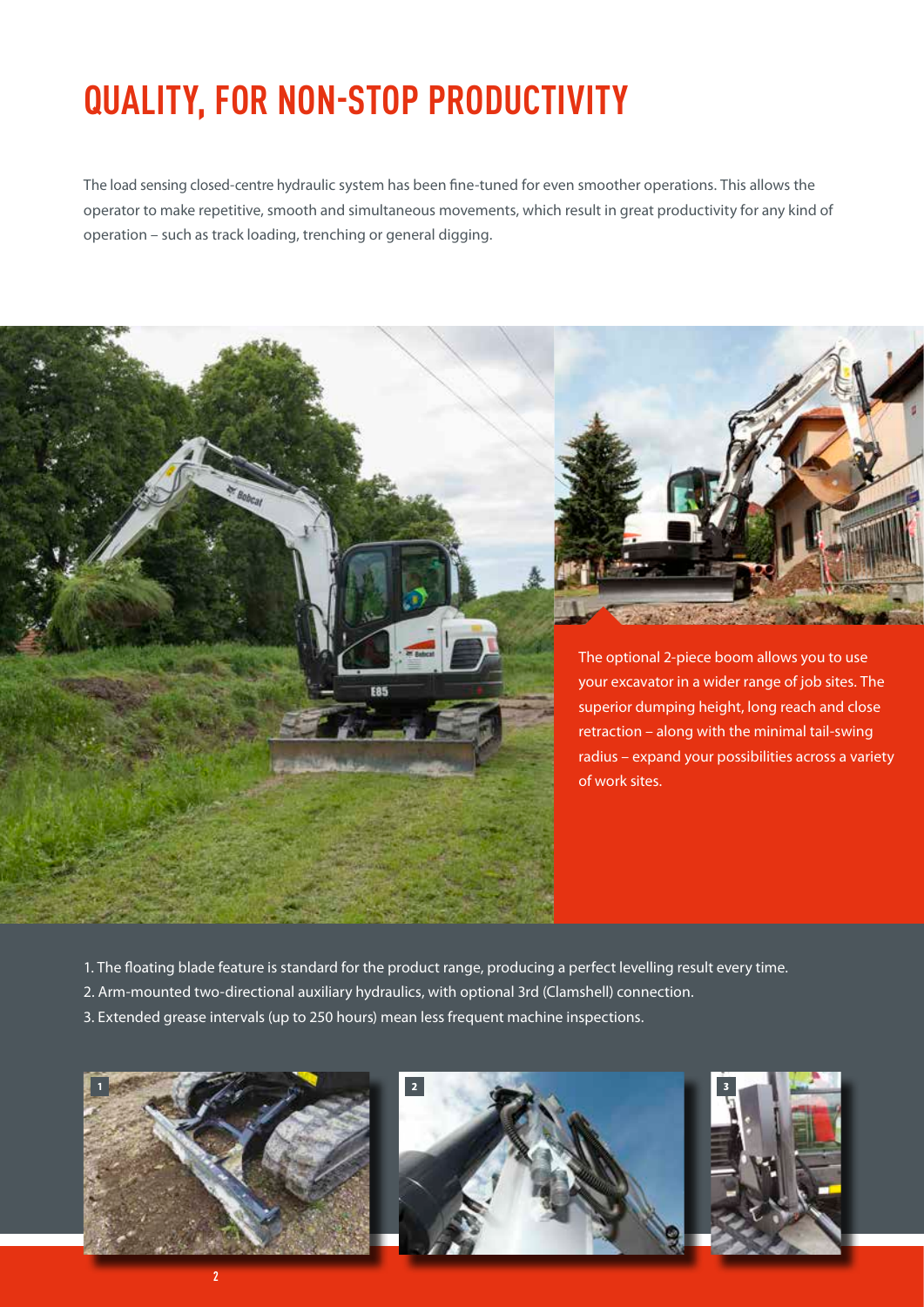### **HIGH PERFORMANCE IN COMPACT PACKAGE**

E Bobcal

The minimum swing radius gives you the capability to work in confined areas. Upperstrucutre swing radius of 150 mm allows the operator to focus on the job, without having to worry about damaging the machine or surrounding area.

**FR5** 

### **STAGE V COMPLIANT**

### **Stage V engine**

In compliance with the European engine emissions regulations, the Bobcat E85 is equipped with the Diesel Particulate Filter (DPF) and Diesel Oxidation Catalyst (DOC) exhaust after-treatments.

The automatic regeneration system that cleans the DPF can be turned off temporarily during operations in environments with fumes or other fire hazards.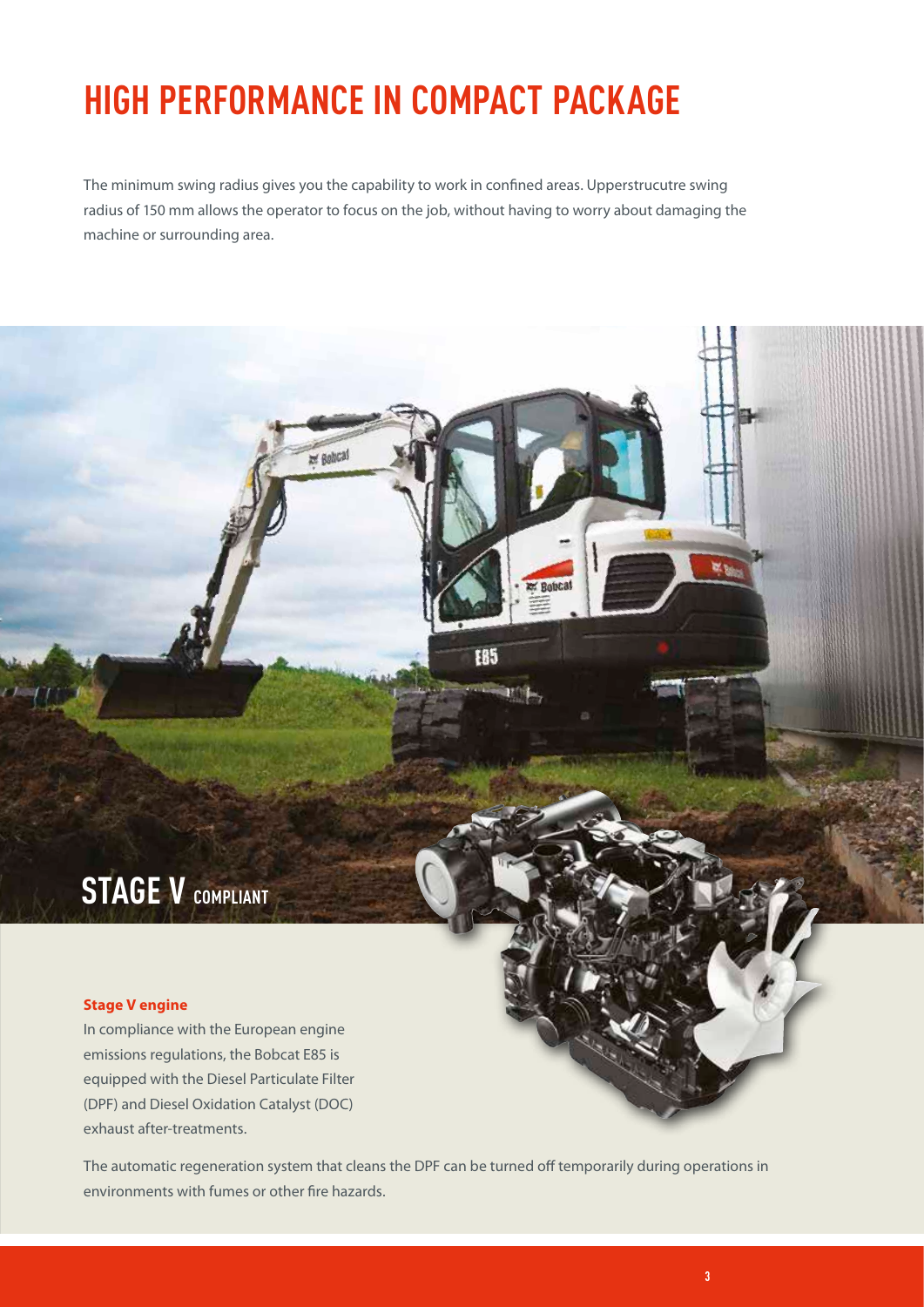# **COMFORT, FOR CONTINUOUS OPERATION**

Class leading cab size is offering plenty of space and legroom while exposing the operator to less noise and vibration.



The new 5.7" LCD colour panel screenshots:

- 1. Protection: password protection including multiple operator logins
- 2. Attachment: selectable auxiliary hydraulic flow settings for attachment operations
- 3. Maintenance: diagnostics, system status functionality and service intervals
- 4. Setup: multi-languages and screen brightness
- 5. Operation: fuel level, coolant temperature, engine RPM, date, time and more



**4**







Joysticks with integrated thumb control for better metering of the boom and the bi-directional, proportional flow of auxiliary hydraulics.

SIIN

п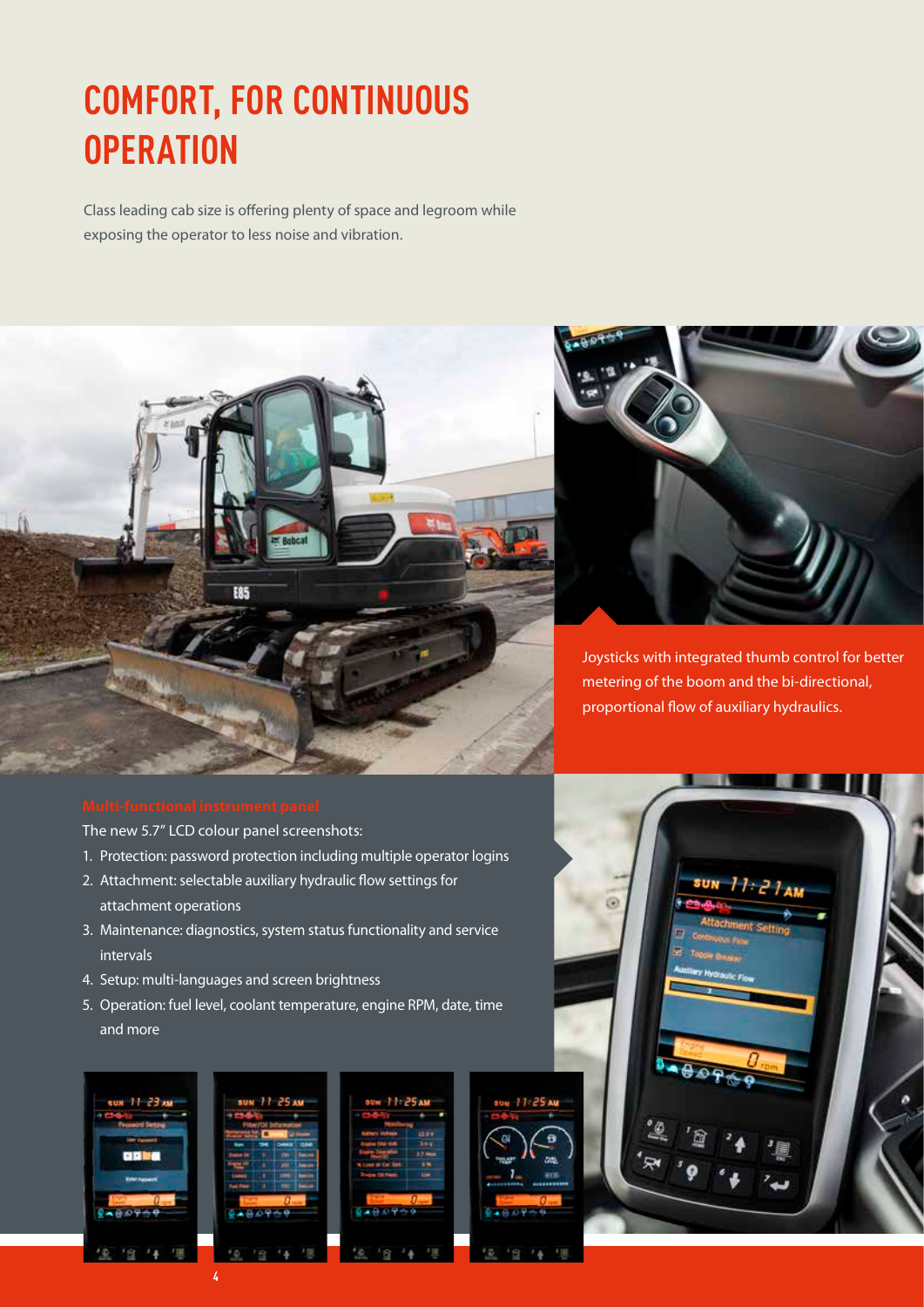Standard on the E85 excavator, the super deluxe seat, offers suspension, lumbar support and limitless adaptability for every operator. Adjust the seat and angle or position the joysticks exactly where you need them.

**ARK ED** 



Ergonomic layout places operating system in front of the operator, where all the controls are at your fingertips.

With a floor mounted pedal, the operation of the 2-piece boom is simple and intuitive.

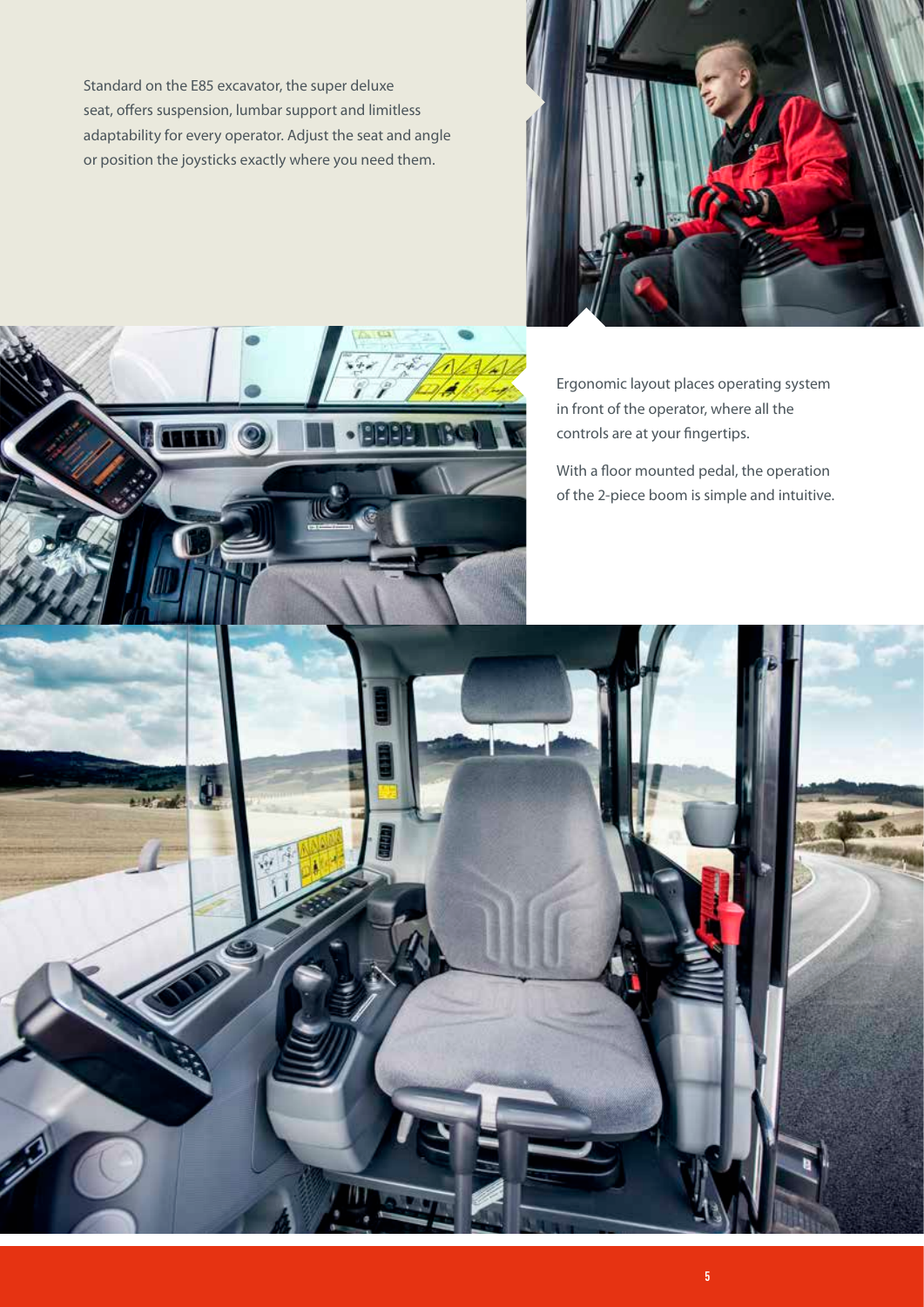# **EASY TO SERVICE AND ACCESS**

Largest cab entry/exit room in the market, reduced side channel and ergonomically positioned handles ensure simple and safe operator entry and exit.





In addition to the large right-hand side cover, the cab can be tilted forward, as needed, to improve service accessibility to the main hydraulic valve.

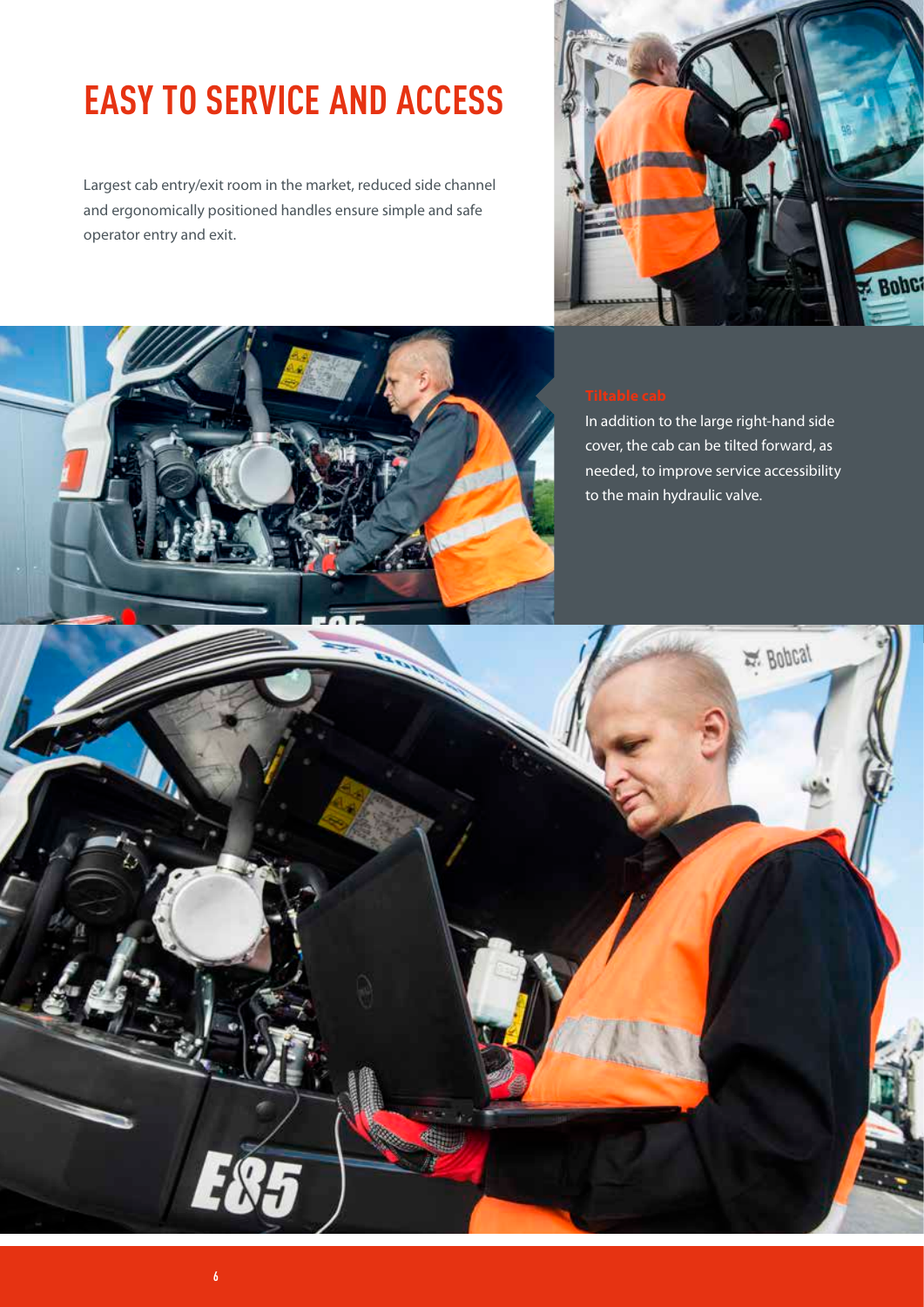## **LIFTING CAPACITIES**



|                   |                             | <b>STANDARD DIPPERSTICK</b>                        |         |                 |              | <b>LONG DIPPERSTICK</b>  |         |                         |                 |              |             |
|-------------------|-----------------------------|----------------------------------------------------|---------|-----------------|--------------|--------------------------|---------|-------------------------|-----------------|--------------|-------------|
|                   |                             | <b>RATED LIFT CAPACITY OVER BLADE – BLADE DOWN</b> |         |                 |              |                          |         |                         |                 |              |             |
| <b>Lift Point</b> |                             | Lift radius [R] (kg)                               |         | Max. radius [R] | Lift at max. | Lift radius [R] (kg)     |         |                         | Max. radius [R] | Lift at max. |             |
| Height [H]        | 3000 mm                     | 4000 mm                                            | 5000 mm | (mm)            | radius (kg)  | 3000 mm                  | 4000 mm | 5000 mm                 | 6000 mm         | (mm)         | radius (kg) |
| 5000 mm           | $\overline{\phantom{a}}$    | 1950*                                              |         | 4290            | 2010*        | $\overline{\phantom{a}}$ |         | 1510*                   | ۰               | 5020         | 1480*       |
| 4000 mm           | -                           | 1900*                                              | 1900*   | 5130            | 1800*        | $\overline{\phantom{a}}$ |         | 1570*                   | ۰               | 5730         | 1360*       |
| 3000 mm           | 2700*                       | 2190*                                              | 1950*   | 5620            | 1740*        |                          | 1800*   | 1690*                   | $1640*$         | 6170         | 1320*       |
| 2000 mm           | 3970*                       | $2640*$                                            | 2130*   | 5860            | 1770*        | 3180*                    | 2300*   | 1910*                   | 1710*           | 6380         | 1340*       |
| 1000 mm           | 3500*                       | $3050*$                                            | 2310*   | 5890            | 1880*        | 4340*                    | 2790*   | 2150*                   | 1800*           | 6410         | $1420*$     |
| Ground            | 4520*                       | 3200*                                              | 2380*   | 5720            | $1960*$      | 4760*                    | 3100*   | 2310*                   | 1840*           | 6260         | 1560*       |
| $-1000$ mm        | 4360*                       | 3060*                                              | 2230*   | 5310            | 1970*        | 4620*                    | 3120*   | 2310*                   |                 | 5900         | 1760*       |
|                   | <b>STANDARD DIPPERSTICK</b> |                                                    |         |                 |              |                          |         | <b>LONG DIPPERSTICK</b> |                 |              |             |

|                   |                          | <b>RATED LIFT CAPACITY OVER BLADE - BLADE UP</b> |         |                 |              |         |                      |         |         |                 |              |
|-------------------|--------------------------|--------------------------------------------------|---------|-----------------|--------------|---------|----------------------|---------|---------|-----------------|--------------|
| <b>Lift Point</b> |                          | Lift radius [R] (kg)                             |         | Max. radius [R] | Lift at max. |         | Lift radius [R] (kg) |         |         | Max. radius [R] | Lift at max. |
| Height [H]        | 3000 mm                  | 4000 mm                                          | 5000 mm | (mm)            | radius (kg)  | 3000 mm | 4000 mm              | 5000 mm | 6000 mm | (mm)            | radius (kg)  |
| 5000 mm           | $\overline{\phantom{0}}$ | 1950*                                            |         | 4290            | 2010         |         |                      | $1510*$ |         | 5020            | 1480*        |
| 4000 mm           | $\overline{\phantom{0}}$ | 1900*                                            | 1550    | 5130            | 1480         |         |                      | 1570*   |         | 5730            | 1230         |
| 3000 mm           | 2700*                    | 2190*                                            | 1530    | 5620            | 1260         |         | 1800*                | 1550    | 1130    | 6170            | 1080         |
| 2000 mm           | 3280                     | 2090*                                            | 1490    | 5860            | 1150         | 3180*   | 2130                 | 1490    | 1110    | 6380            | 1000         |
| 1000 mm           | 3060                     | 1990                                             | 1430    | 5890            | 1120         | 3120    | 2000                 | 1430    | 1080    | 6410            | 970          |
| Ground            | 3000                     | 1930                                             | 1400    | 5720            | 1160         | 2980    | 1910                 | 1380    | 840     | 6260            | 990          |
| $-1000$ mm        | 3010                     | 1910                                             | 1390    | 5310            | 1280         | 2940    | 1870                 | 1350    |         | 5900            | 1070         |
| $-2000$ mm        | 3060                     | 1940                                             |         | 4610            | 1590         | 2960    | 1870                 | 1360    |         | 5280            | 1260         |

|                   | <b>STANDARD DIPPERSTICK</b>                     |                      |         |                 | <b>LONG DIPPERSTICK</b> |         |                      |         |         |                 |              |
|-------------------|-------------------------------------------------|----------------------|---------|-----------------|-------------------------|---------|----------------------|---------|---------|-----------------|--------------|
|                   | <b>RATED LIFT CAPACITY OVER SIDE - BLADE UP</b> |                      |         |                 |                         |         |                      |         |         |                 |              |
| <b>Lift Point</b> |                                                 | Lift radius [R] (kg) |         | Max. radius [R] | Lift at max.            |         | Lift radius [R] (kg) |         |         | Max. radius [R] | Lift at max. |
| Height [H]        | 3000 mm                                         | 4000 mm              | 5000 mm | (mm)            | radius (kg)             | 3000 mm | 4000 mm              | 5000 mm | 6000 mm | (mm)            | radius (kg)  |
| 5000 mm           |                                                 | 1850                 |         | 4290            | 1630                    |         |                      | 1280    |         | 5020            | 1270         |
| 4000 mm           |                                                 | 1850                 | 1270    | 5130            | 1200                    |         |                      | 1290    |         | 5730            | 1000         |
| 3000 mm           | 2700*                                           | 1780                 | 1250    | 5620            | 1020                    |         | 1800*                | 1260    | 920     | 6170            | 870          |
| 2000 mm           | 2550                                            | 1680                 | 1200    | 5860            | 930                     | 2670    | 1710                 | 1210    | 890     | 6380            | 800          |
| 1000 mm           | 2350                                            | 1580                 | 1150    | 5890            | 900                     | 2400    | 1590                 | 1140    | 860     | 6410            | 780          |
| Ground            | 2300                                            | 1520                 | 1120    | 5720            | 930                     | 2270    | 1500                 | 1100    | 990     | 6260            | 790          |
| $-1000$ mm        | 2300                                            | 1510                 | 1110    | 5310            | 1030                    | 2240    | 1460                 | 1070    |         | 5900            | 860          |
| $-2000$ mm        | 2350                                            | 1530                 |         | 4610            | 1270                    | 2260    | 1470                 | 1080    |         | 5280            | 1010         |

|                       | <b>ARTICULATED BOOM</b>                            |                      |                          |                      |                          |  |  |
|-----------------------|----------------------------------------------------|----------------------|--------------------------|----------------------|--------------------------|--|--|
|                       | <b>RATED LIFT CAPACITY OVER BLADE - BLADE DOWN</b> |                      |                          |                      |                          |  |  |
|                       |                                                    | Lift radius [R] (kg) |                          |                      |                          |  |  |
| Lift Point Height [H] | 3000 mm                                            | 4000 mm              | 5000 mm                  | Max. radius [R] (mm) | Lift at max. radius (kg) |  |  |
| 5000 mm               | $\overline{\phantom{0}}$                           | 2350*                | $\overline{\phantom{0}}$ | 4710                 | 2300*                    |  |  |
| 4000 mm               | 2690*                                              | 2390*                | $2120*$                  | 5470                 | 2070*                    |  |  |
| 3000 mm               | 3630*                                              | 2670*                | 2200*                    | 5920                 | 1940*                    |  |  |
| 2000 mm               |                                                    | 3030*                | 2330*                    | 6150                 | 1850*                    |  |  |
| 1000 mm               |                                                    | 3240*                | 2410*                    | 6180                 | 1760*                    |  |  |
| Ground                |                                                    | 3140*                | 2340*                    | 6020                 | 1650*                    |  |  |
| $-1000$ mm            | 3580*                                              | 2740*                | 2030*                    | 5640                 | $1047*$                  |  |  |
|                       | <b>ARTICULATED BOOM</b>                            |                      |                          |                      |                          |  |  |

|                       | ANTICULATED DUOIN                                |                      |      |                      |                          |  |  |  |
|-----------------------|--------------------------------------------------|----------------------|------|----------------------|--------------------------|--|--|--|
|                       | <b>RATED LIFT CAPACITY OVER BLADE - BLADE UP</b> |                      |      |                      |                          |  |  |  |
| Lift Point Height [H] |                                                  | Lift radius [R] (kg) |      | Max. radius [R] (mm) |                          |  |  |  |
|                       | 3000 mm                                          | 5000 mm<br>4000 mm   |      |                      | Lift at max. radius (kg) |  |  |  |
| 5000 mm               |                                                  | 2350*                |      | 4710                 | 1890                     |  |  |  |
| 4000 mm               | 2690*                                            | 2390*                | 1730 | 5470                 | 1470                     |  |  |  |
| 3000 mm               | 3630*                                            | 2420                 | 1700 | 5920                 | 1280                     |  |  |  |
| 2000 mm               |                                                  | 2290                 | 1640 | 6150                 | 1190                     |  |  |  |
| 1000 mm               |                                                  | 2180                 | 1590 | 6180                 | 1170                     |  |  |  |
| Ground                |                                                  | 2130                 | 1550 | 6020                 | 1200                     |  |  |  |
| $-1000$ mm            | 3350                                             | 2120                 | 1550 | 5640                 | 1320                     |  |  |  |

|                                                                                                                                                                                                                                                                                                                                                                                                                                                              | <b>ARTICULATED BOOM</b> |                      |         |                      |                          |  |  |
|--------------------------------------------------------------------------------------------------------------------------------------------------------------------------------------------------------------------------------------------------------------------------------------------------------------------------------------------------------------------------------------------------------------------------------------------------------------|-------------------------|----------------------|---------|----------------------|--------------------------|--|--|
| <b>RATED LIFT CAPACITY OVER SIDE - BLADE UP</b>                                                                                                                                                                                                                                                                                                                                                                                                              |                         |                      |         |                      |                          |  |  |
|                                                                                                                                                                                                                                                                                                                                                                                                                                                              |                         | Lift radius [R] (kg) |         |                      |                          |  |  |
| Lift Point Height [H]                                                                                                                                                                                                                                                                                                                                                                                                                                        | 3000 mm                 | 4000 mm              | 5000 mm | Max. radius [R] (mm) | Lift at max. radius (kg) |  |  |
| 5000 mm                                                                                                                                                                                                                                                                                                                                                                                                                                                      |                         | 2210                 |         | 4710                 | 1660                     |  |  |
| 4000 mm                                                                                                                                                                                                                                                                                                                                                                                                                                                      | 2690*                   | 2190                 | 1520    | 5470                 | 1290                     |  |  |
| 3000 mm                                                                                                                                                                                                                                                                                                                                                                                                                                                      | 3320                    | 2110                 | 1490    | 5920                 | 1120                     |  |  |
| 2000 mm                                                                                                                                                                                                                                                                                                                                                                                                                                                      |                         | 1990                 | 1440    | 6150                 | 1040                     |  |  |
| 1000 mm                                                                                                                                                                                                                                                                                                                                                                                                                                                      |                         | 1880                 | 1380    | 6180                 | 1020                     |  |  |
| Ground                                                                                                                                                                                                                                                                                                                                                                                                                                                       |                         | 1830                 | 1350    | 6020                 | 1050                     |  |  |
| $-1000$ mm                                                                                                                                                                                                                                                                                                                                                                                                                                                   | 2810                    | 1830                 | 1350    | 5640                 | 1160                     |  |  |
| $\mathbf{A} \cdot \mathbf{B} \cdot \mathbf{A} = \mathbf{A} \cdot \mathbf{A} + \mathbf{B} \cdot \mathbf{A} + \mathbf{B} \cdot \mathbf{A} + \mathbf{B} \cdot \mathbf{A} + \mathbf{B} \cdot \mathbf{A} + \mathbf{B} \cdot \mathbf{A} + \mathbf{B} \cdot \mathbf{A} + \mathbf{B} \cdot \mathbf{A} + \mathbf{B} \cdot \mathbf{A} + \mathbf{B} \cdot \mathbf{A} + \mathbf{B} \cdot \mathbf{A} + \mathbf{B} \cdot \mathbf{A} + \mathbf{B} \cdot \mathbf{A} + \math$ |                         |                      |         |                      |                          |  |  |

\* Rated hydraulic lift capacity